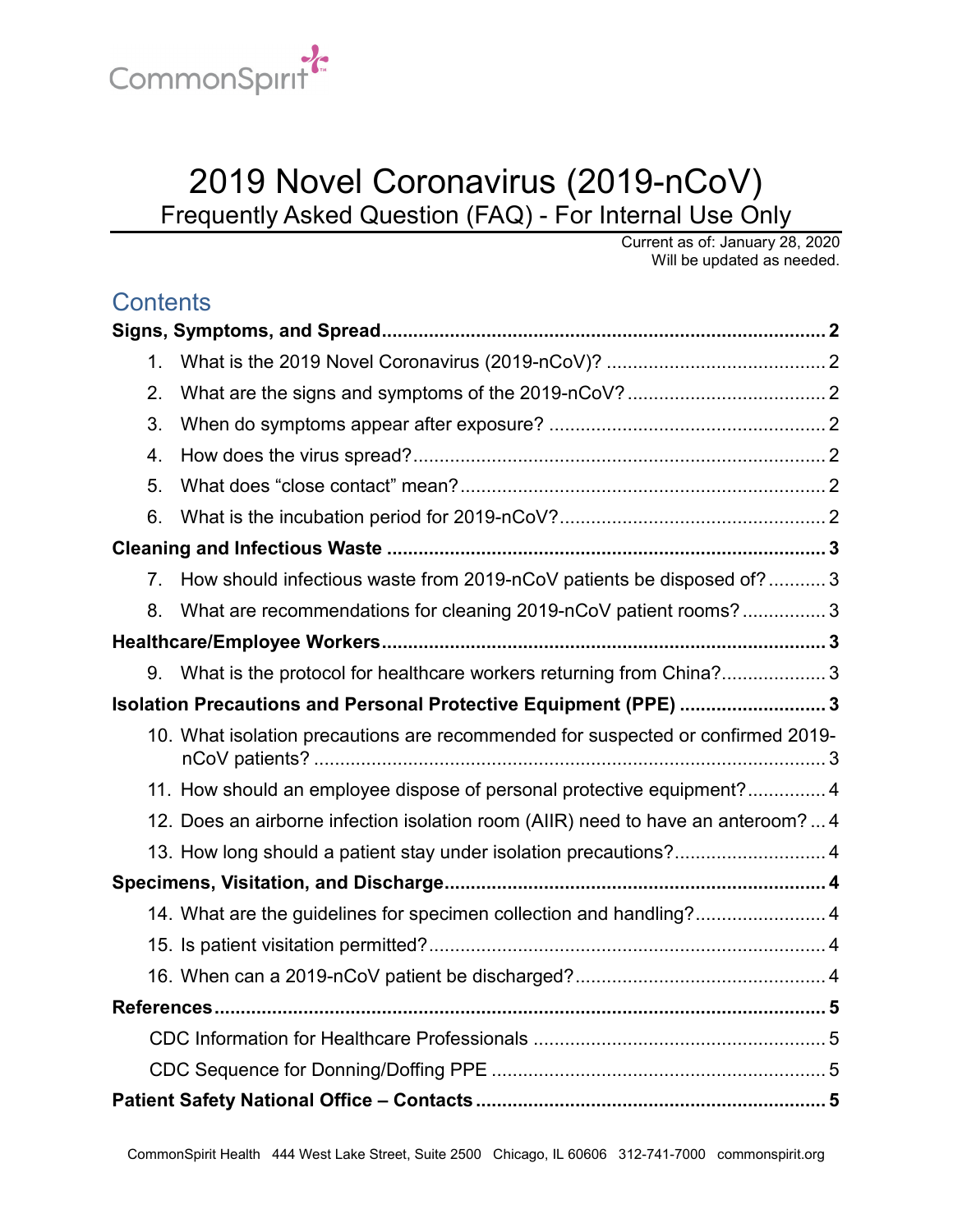### <span id="page-1-1"></span><span id="page-1-0"></span>**Signs, Symptoms, and Spread**

### **1. What is the 2019 Novel Coronavirus (2019-nCoV)?**

The 2019 Novel Coronavirus, or 2019-nCoV, is a new respiratory virus first identified in Wuhan, Hubei Province, China. Coronaviruses are a large family of viruses. Some cause illness in people; numerous other coronaviruses circulate among animals. Similarly, Severe Acute Respiratory Syndrome Coronavirus (SARS-CoV) and Middle Eastern Respiratory Syndrome Coronavirus (MERS-CoV) have evolved and caused transmission from animal to humans in previous years.

### <span id="page-1-2"></span>**2. What are the signs and symptoms of the 2019-nCoV?**

Current symptoms reported for patients with 2019-nCoV have included mild to severe respiratory illness with fever, cough, and difficulty breathing.

#### <span id="page-1-3"></span>**3. When do symptoms appear after exposure?**

The Centers for Disease Control and Prevention (CDC) currently believes that symptoms may appear in as few as 2 days or as long as 14 after exposure.

### <span id="page-1-4"></span>**4. How does the virus spread?**

Currently, the virus is presumed to spread by close person-to-person contact. It is believed that respiratory droplet and contact is the main route of transmission similar to how influenza and other respiratory pathogens spread.

### <span id="page-1-5"></span>**5. What does "close contact" mean?**

Close contact is defined as:

- a) Being within approximately 6 feet (2 meters), or within the room or care area, of a novel coronavirus case for a prolonged period of time while not wearing recommended personal protective equipment or PPE (e.g., gowns, gloves, NIOSH-certified disposable N95 respirator, eye protection);
- b) Caring for, living with, visiting with a novel coronavirus case; or
- c) Having direct contact with infectious secretions of a novel coronavirus case (e.g., being coughed on) while not wearing recommended personal protective equipment.

### <span id="page-1-6"></span>**6. What is the incubation period for 2019-nCoV?**

The time between exposure to and the onset of symptoms for 2019-nCoV may be 2 to 7 days, although in some cases it may be as long as 14 days. For this reason, patients are monitored for symptoms for 14 days after exposure.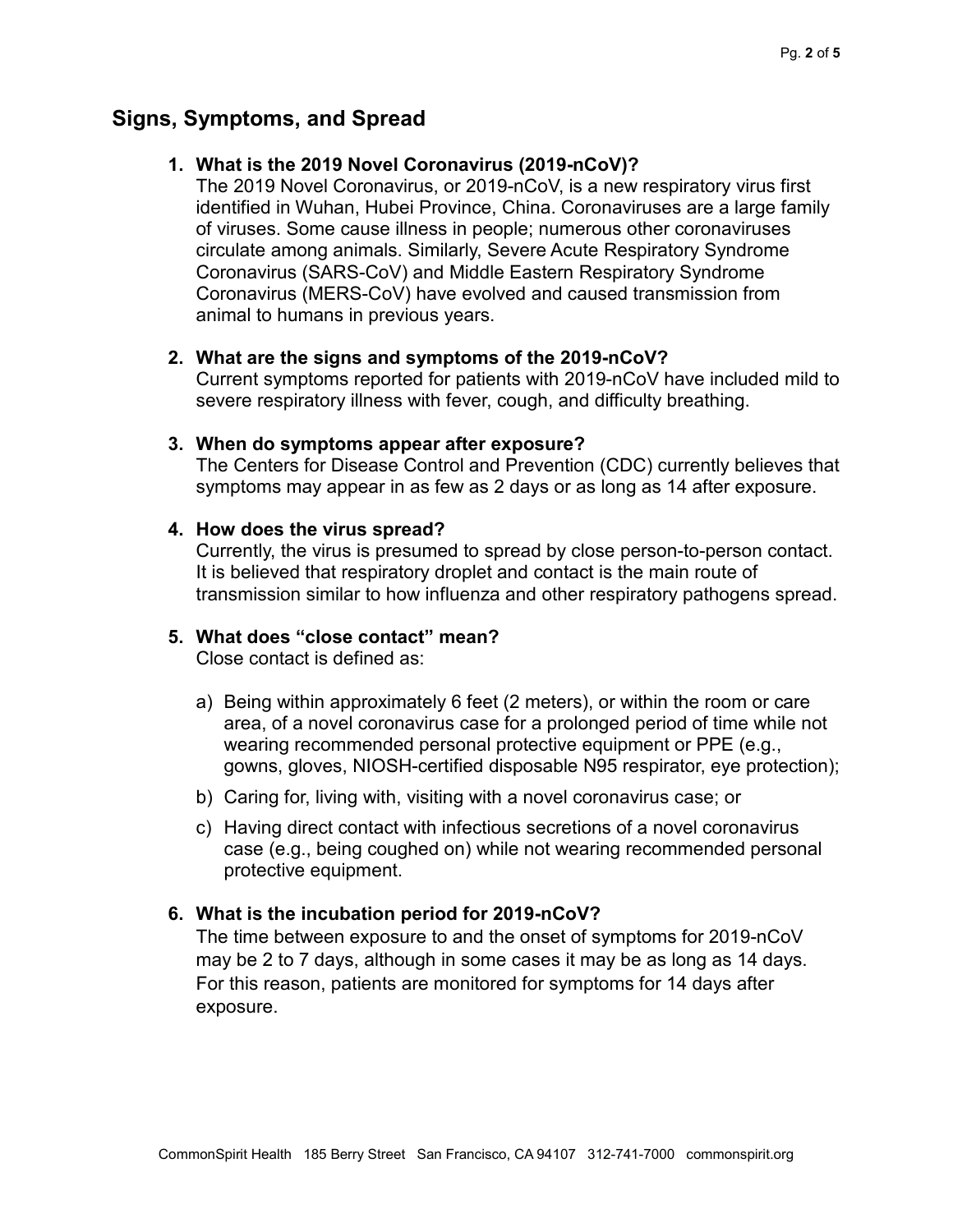### <span id="page-2-1"></span><span id="page-2-0"></span>**Cleaning and Infectious Waste**

- **7. How should infectious waste from 2019-nCoV patients be disposed of?** Follow facility policy on infectious waste disposal. There are no additional recommendations on handling of linen, trash or food trays. Whenever possible, use disposable patient use items (e.g. stethoscope, blood pressure cuff).
- <span id="page-2-2"></span>**8. What are recommendations for cleaning 2019-nCoV patient rooms?** Follow facility protocol for cleaning airborne isolation rooms. Maintain the room vacant post discharge for one hour prior to terminal clean.

### <span id="page-2-4"></span><span id="page-2-3"></span>**Healthcare/Employee Workers**

**9. What is the protocol for healthcare workers returning from China?** If healthcare workers returning from China are identified, collaboration with the local health department to assess fitness for duty is recommended.

### <span id="page-2-6"></span><span id="page-2-5"></span>**Isolation Precautions and Personal Protective Equipment (PPE)**

**10.What isolation precautions are recommended for suspected or confirmed 2019-nCoV patients?**

An airborne infection isolation room (AIIR) is preferred. In addition, contact and standard precautions are required. If an AIIR is not available, then place the patient in a private room with the door closed.

Upon patient identification, **immediately** provide a mask to the patient and notify your healthcare facility's infection prevention personnel as well as the local health department.

Healthcare personnel **entering the room** should wear the following Personal Protective Equipment (PPE):

- Gloves
- Gown
- Fit tested N-95 respirator or PAPR (powered air purifying respirator)
- Goggles or face shield

**During transport**, the patient should wear a surgical mask. Do not use N95 respirators on patients.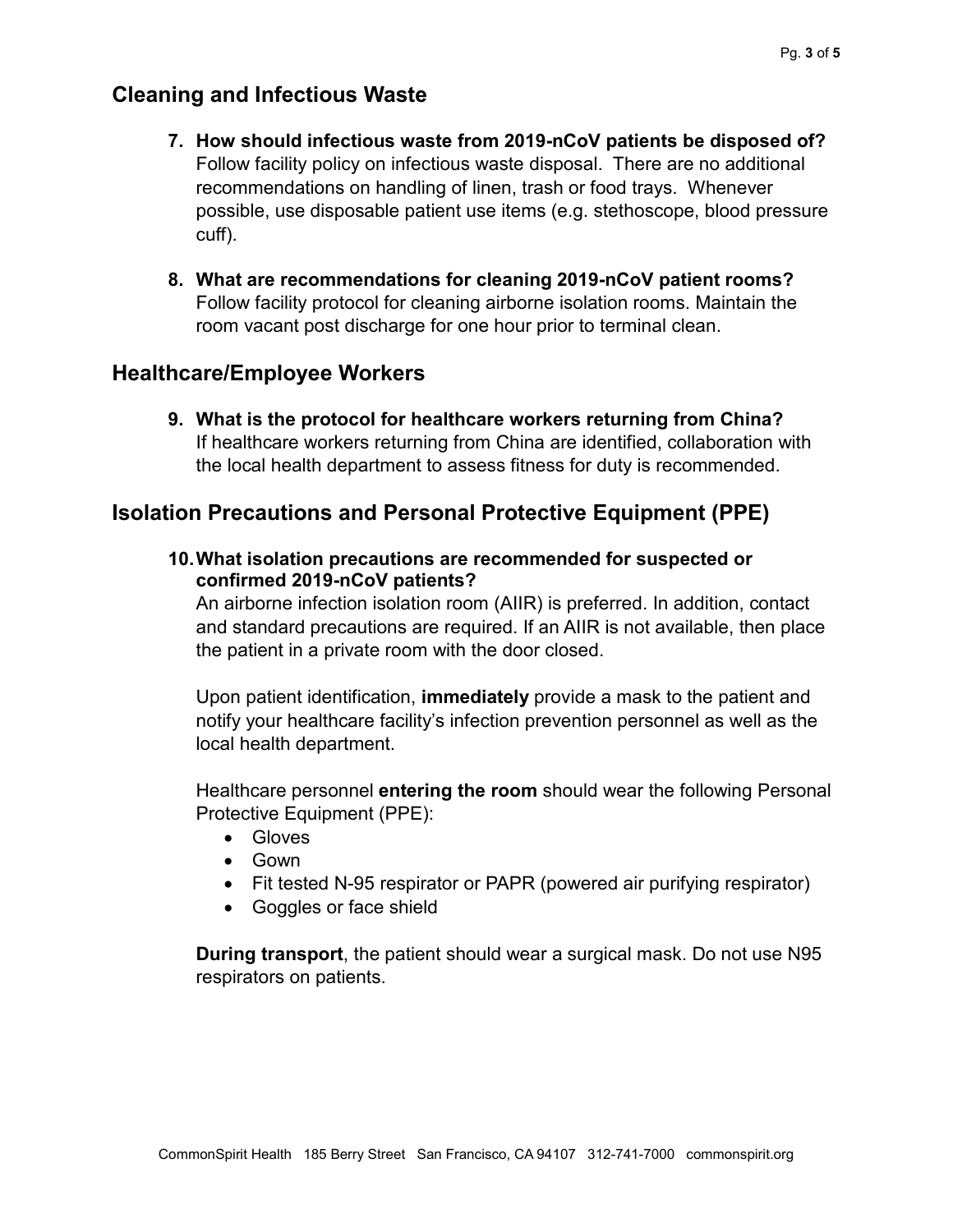- <span id="page-3-0"></span>**11.How should an employee dispose of personal protective equipment?** Disposal of personal protective equipment (PPE) does not require any special condition or process. Utilizing the same process and receptacle as currently established for PPE is appropriate.
- <span id="page-3-1"></span>**12.Does an airborne infection isolation room (AIIR) need to have an anteroom?**

The AIIR does not require an anteroom. However, if an AIIR room with a builtin anteroom is available then placing a suspect patient in that location is preferred.

<span id="page-3-2"></span>**13.How long should a patient stay under isolation precautions?**

Suspected or confirmed 2019-nCoV cases should remain under isolation precautions until cleared by local health department.

### <span id="page-3-4"></span><span id="page-3-3"></span>**Specimens, Visitation, and Discharge**

### **14.What are the guidelines for specimen collection and handling?**

Health care providers should contact their local health department to determine if the patient meets criteria for a patient under investigation (PUI) and requires laboratory testing for confirmation. Clinical specimens should be collected from PUIs under the guidance of the local public health department. Typical specimens required include but not limited to: nasopharyngeal swab, urine and stool cultures.

#### <span id="page-3-5"></span>**15.Is patient visitation permitted?**

The local health department will provide direction on whether visitation is allowed. In the absence of permission, visitors should be excluded from patient rooms.

#### <span id="page-3-6"></span>**16.When can a 2019-nCoV patient be discharged?**

Patients should not be discharged without approval from the local health department.